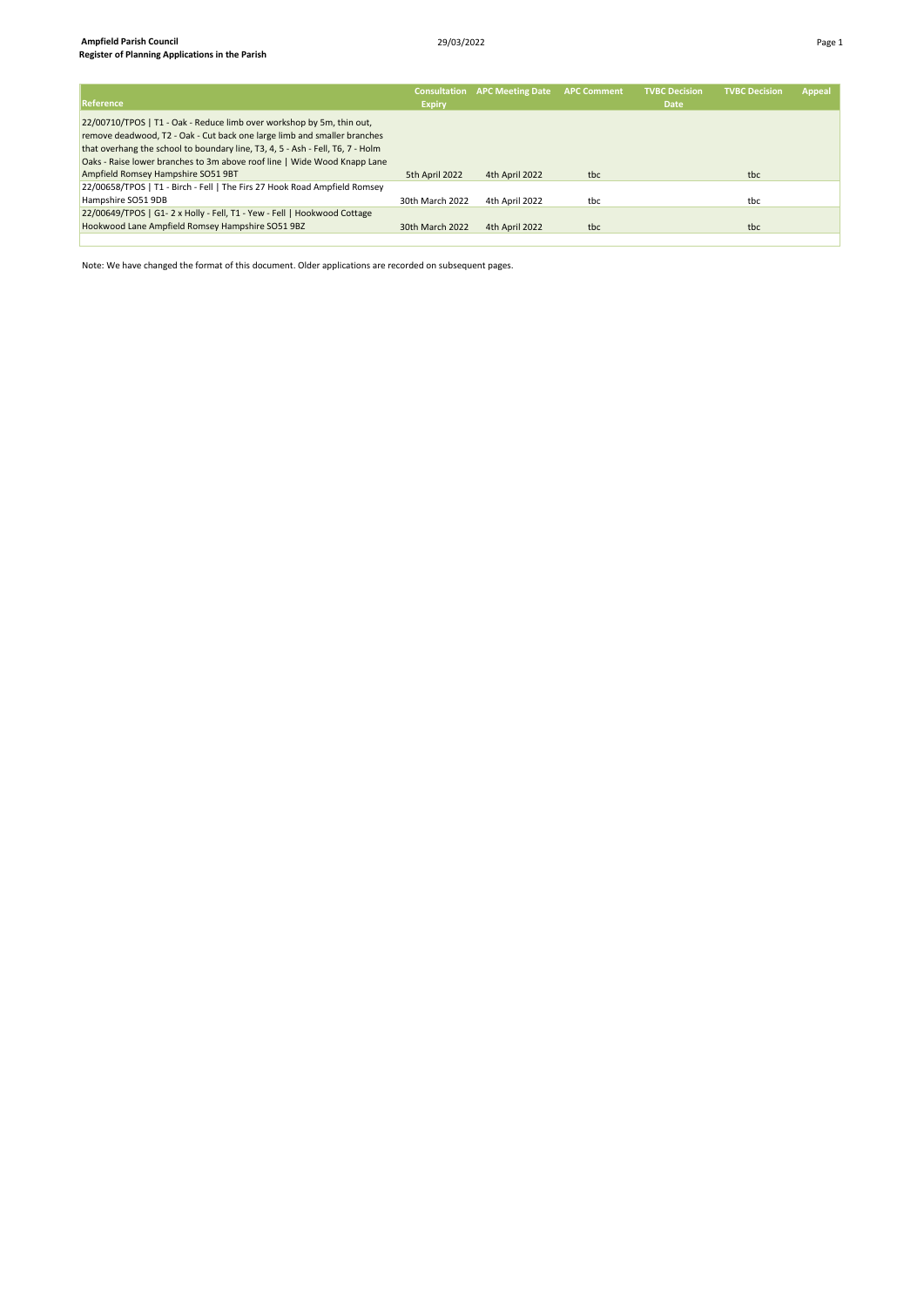| <b>APC Status</b>  | <b>TVBC</b><br><b>Status</b> | Item No.       | Location                                                                                        | <b>Description</b>                                                                                                                                                                                                                                                                                                                                                                                                | <b>APC outcome</b>                                                                                        | <b>TVBC</b> outcome                                            | <b>Consultation Expiry</b> |
|--------------------|------------------------------|----------------|-------------------------------------------------------------------------------------------------|-------------------------------------------------------------------------------------------------------------------------------------------------------------------------------------------------------------------------------------------------------------------------------------------------------------------------------------------------------------------------------------------------------------------|-----------------------------------------------------------------------------------------------------------|----------------------------------------------------------------|----------------------------|
|                    |                              |                |                                                                                                 | (highlighted blue = decided since publication of last APC planning committee agenda; highlighted green = current application; highlighted orange = current appeal)                                                                                                                                                                                                                                                |                                                                                                           |                                                                |                            |
|                    | Decided                      | 22/00631/DDTPO | <b>Wellington House</b><br><b>Straight Mile Ampfield</b><br>Romsey Hampshire<br><b>SO51 9BA</b> | To fell a dangerous Beech tree, sited in the north west dangerous tree decided urgently Fell Dangerous TPO Tree<br>section of woodland (as shown in plan as T18).<br>Significant split in trunk caused by falling trees.<br>(TPO.25.TVS.3 - Woodland)                                                                                                                                                             | by TVBC: no comment<br>requested                                                                          | DD Mon 07 Mar 2022                                             |                            |
|                    | Current                      | 22/00600/FULLS | Woodpeckers<br>Woodlea Way<br><b>Ampfield Hampshire</b><br><b>SO51 9DA</b>                      | Single storey front garage and porch extension, single<br>storey rear and side extension with covered area,<br>balconies above and dormers to roof and elevational<br>alterations                                                                                                                                                                                                                                 | "no objection" 08 Mar 2022                                                                                |                                                                |                            |
|                    | Current                      | 22/00587/TPOS  | Chatterwood House<br><b>Potters Heron Close</b><br><b>Ampfield Romsey</b><br>Hampshire SO51 9BX | T15 and T16 - Sweet Chestnut - Fell                                                                                                                                                                                                                                                                                                                                                                               | "We are content to rely on the<br>opinion of the tree officer" 08 Mar<br>2022                             |                                                                |                            |
| pending<br>comment | Current                      | 22/00503/TPOS  | 9 Hook Road Ampfield<br><b>Romsey Hampshire</b><br><b>SO51 9DB</b>                              | T1 - Chestnut - reduce to give 2m clearance from<br>telephone pole and lines                                                                                                                                                                                                                                                                                                                                      |                                                                                                           |                                                                | 16-Mar-22                  |
| pending<br>comment | <b>Decided</b>               | 22/00452/FULLS | <b>Flyford Straight Mile</b><br><b>Ampfield Hampshire</b><br><b>SO51 9BA</b>                    | Demolition of garage, erection of extension, garage<br>and annexe                                                                                                                                                                                                                                                                                                                                                 |                                                                                                           | PERMISSION subject to<br>conditions & notes Fri 18<br>Mar 2022 | 14 Mar 2022                |
| pending<br>comment | <b>Decided</b>               | 22/00331/FULLS | 8 Beechwood<br><b>Crescent Chandlers</b><br>Ford Hampshire SO53<br>5PA                          | Replace conservatory with orangery                                                                                                                                                                                                                                                                                                                                                                                |                                                                                                           | PERMISSION subject to<br>conditions & notes Thu 24<br>Mar 2022 | 44623                      |
| pending<br>comment | Current                      | 22/00297/FULLS | Donpenvro 17 Hook<br><b>Road Ampfield</b><br>Hampshire SO51 9DB                                 | Erect double garage in front garden                                                                                                                                                                                                                                                                                                                                                                               |                                                                                                           |                                                                | 09 Mar 2022                |
| pending<br>comment | Current                      | 22/00266/FULLS | <b>Woodcote Pound</b><br>Lane Ampfield<br>Hampshire SO51 9BP                                    | Two storey front and side extension, single storey side<br>extension and alterations to roof                                                                                                                                                                                                                                                                                                                      |                                                                                                           |                                                                | 07-Mar-22                  |
|                    | Decided                      |                | 22/00249/DDTPO 9 Hook Road Ampfield<br>Romsey Hampshire<br>SO51 9DB                             | To fell a dangerous Maple tree, sited on the northern<br>boundary of the property, and showing significant signs<br>of decay around the base. (TPO.TVBC.682 - G1)                                                                                                                                                                                                                                                 | dangerous tree decided urgently<br>by TVBC: no comment<br>requested                                       | Fell Dangerous TPO Tree<br><b>DD</b><br>Mon 14 Feb 2022        |                            |
|                    | <b>Decided</b>               | 22/00209/TPOS  | 20 Straight Mile<br>Ampfield SO51 9BB                                                           | (T3) Purple Leaved Plum - Fell to ground level (T4)<br>Birch - Fell to ground level (T5) Ash - Fell to coppice<br>level (T6) Birch - Fell to ground level                                                                                                                                                                                                                                                         | "We are content to rely on the<br>opinion of the tree officer" 08 Feb conditions and notes Fri 25<br>2022 | <b>CONSENT</b> subject to<br>Mar 2022                          | Thu 17 Feb 2022            |
|                    | Decided                      | 22/00145/VARS  | <b>Green Lane Hill Green</b><br>Lane Ampfield<br>Romsey Hampshire<br><b>SO51 9BN</b>            | Vary condition 2 (approved plans) of 20/00065/VARS<br>(First floor extension, 2 storey and single storey side<br>and rear extensions, with associated works, to provide<br>additional accommodation and living space, following<br>demolition of garage and greenhouse) to allow for<br>alterations to side extension, addition of laundry room<br>to rear of garage and re-mounting solar panels to flat<br>roof | "no objection" 07 Feb 2022                                                                                | PERMISSION subject to<br>conditions & notes Thu 24<br>Mar 2022 | Mon 14 Feb 2022            |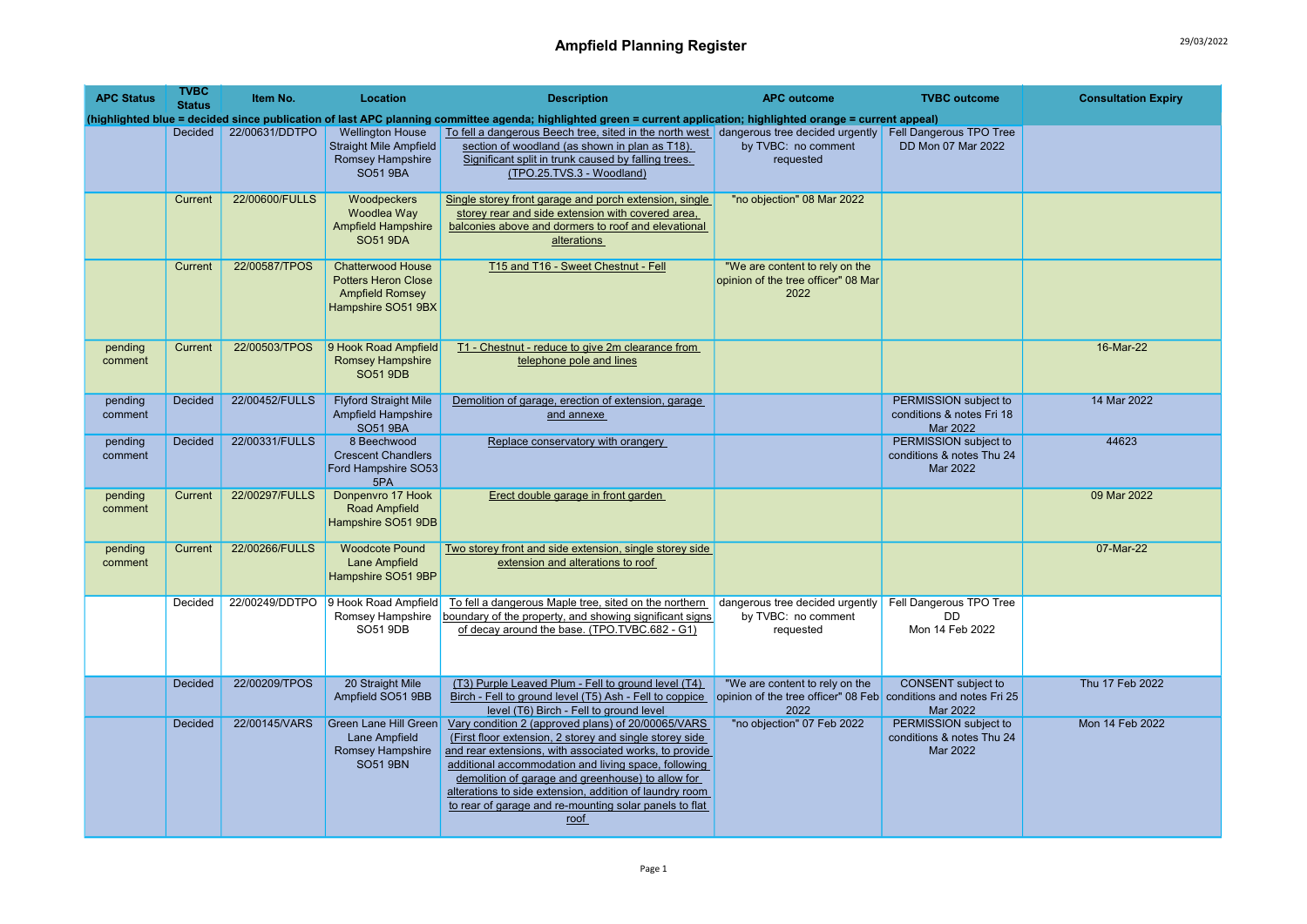| <b>APC Status</b> | <b>TVBC</b><br><b>Status</b> | Item No.       | <b>Location</b>                                                                                          | <b>Description</b>                                                                                                                                                                                                                   | <b>APC outcome</b>                                                             | <b>TVBC</b> outcome                                                  | <b>Consultation Expiry</b> |
|-------------------|------------------------------|----------------|----------------------------------------------------------------------------------------------------------|--------------------------------------------------------------------------------------------------------------------------------------------------------------------------------------------------------------------------------------|--------------------------------------------------------------------------------|----------------------------------------------------------------------|----------------------------|
|                   | Current                      | 22/00115/FULLS | <b>Land Adjacent Three</b><br><b>Trees Ampfield Hill</b><br><b>Ampfield Romsey</b><br>Hampshire SO51 9BD | Change of Use from Agricultural Land to a Single<br>Gypsy and Traveller Pitch consisting of a Static Mobile<br>Home, Dayroom, hardstanding for a Tourer, turning<br>area, 2 vehicle parking spaces and associated<br>ancillary works | "objection" with reasons, 07 Feb<br>2022                                       |                                                                      | Mon 14 Feb 2022            |
|                   | <b>Decided</b>               | 22/00111/TPOS  | Parkwood 31 Straight<br>Mile Ampfield SO51<br>9BB                                                        | Beech Trees (G3) - Reduce all by 2.5m                                                                                                                                                                                                | "We are content to rely on the<br>opinion of the tree officer" 17 Jan<br>2022  | <b>CONSENT</b> subject to<br>conditions and notes Mon<br>14 Mar 2022 |                            |
|                   | Current                      | 22/00108/FULLS | The Glen 3 Hook<br><b>Close Ampfield SO51</b><br>9DD                                                     | Demolition of existing store and replacement with<br>double garage, porch and single storey side extension<br>to provide a canopy                                                                                                    | "no objection" 07 Feb 2022                                                     |                                                                      | Tue 08 Feb 2022            |
|                   | Decided                      | 22/00062/DDTPO | 20 Beechwood<br><b>Crescent Chandlers</b><br>Ford Eastleigh<br>Hampshire SO53 5PA                        | To fell a dead Silver Birch tree which has split a third of<br>the way up, sited in the front garden, close to east<br>boundary. Broken tree is very close to overhead power<br>lines. (TPO.TVBC.692 - Group 6)                      | n/a                                                                            | Fell Dead TPO Tree DD<br>Thu 13 Jan 2022                             | Sat 15 Jan 2022            |
|                   | <b>Decided</b>               | 22/00059/TPOS  | Hazelwood Hook<br>Road Ampfield SO51<br>9BY                                                              | Tree works in accordance with Schedule                                                                                                                                                                                               | "We are content to rely on the<br>opinion of the tree officer" 17 Jan<br>2022  | <b>CONSENT</b> subject to<br>conditions and notes Wed<br>09 Mar 2022 | Tue 01 Feb 2022            |
|                   | <b>Decided</b>               | 22/00048/TPOS  | Norbury Cottage Hook<br>Road Ampfield SO51<br>9BY                                                        | Tree works in accordance with Schedule                                                                                                                                                                                               | "We are content to rely on the<br>opinion of the tree officer" 17 Jan<br>2022  | <b>CONSENT</b> subject to<br>conditions and notes Wed<br>16 Mar 2022 | Mon 31 Jan 2022            |
|                   | <b>Decided</b>               | 21/03751/FULLS | 28 Hocombe Wood<br><b>Road Chandlers Ford</b><br><b>SO53 5PP</b>                                         | two storey rear extension                                                                                                                                                                                                            | "No Objection" 17 Jan 2022                                                     | PERMISSION subject to<br>conditions & notes Mon 07<br>Mar 2022       | Tue 25 Jan 2022            |
|                   | Decided                      | 21/03704/FULLS | 34 Baddesley Road<br>Chandlers Ford SO53<br>5NH                                                          | Retention of close board boundary fence                                                                                                                                                                                              | "No Objection" with comment. 17<br>Jan 2022                                    | PERMISSION subject to<br>conditions & notes Mon 24<br>Jan 2022       | Tue 18 Jan 2022            |
|                   | Decided                      | 21/03597/TREES | Chapel Wood<br>Winchester Road<br>Ampfield Romsey<br>Hampshire SO51 9BT                                  | Ongoing tree works as per management schedule                                                                                                                                                                                        | "Support" 13 Dec 2021                                                          | NO OBJECTION, Fri 21<br>Jan 2022                                     | Sat 08 Jan 2022            |
|                   | Decided                      | 21/03586/TPOS  | <b>Woodlands Straight</b><br>Mile Ampfield Romsey<br>Hampshire SO51 9BA                                  | T1 - Mature Oak - Fell                                                                                                                                                                                                               | "We are content to rely on the<br>opinion of the tree officer." 13<br>Dec 2021 | CONSENT subject to<br>conditions and notes<br>Tue 08 Feb 2022        | Sat 08 Jan 2022            |
|                   | <b>Decided</b>               | 21/03585/TPOS  | <b>Woodlands Straight</b><br><b>Mile Ampfield Romsey</b><br>Hampshire SO51 9BA                           | T1 - Oak - Crown reduction by up to 2.5 metres                                                                                                                                                                                       | "We are content to rely on the<br>opinion of the tree officer." 13<br>Dec 2021 | <b>WITHDRAWN Tue 08 Mar</b><br>2022                                  | Fri 07 Jan 2022            |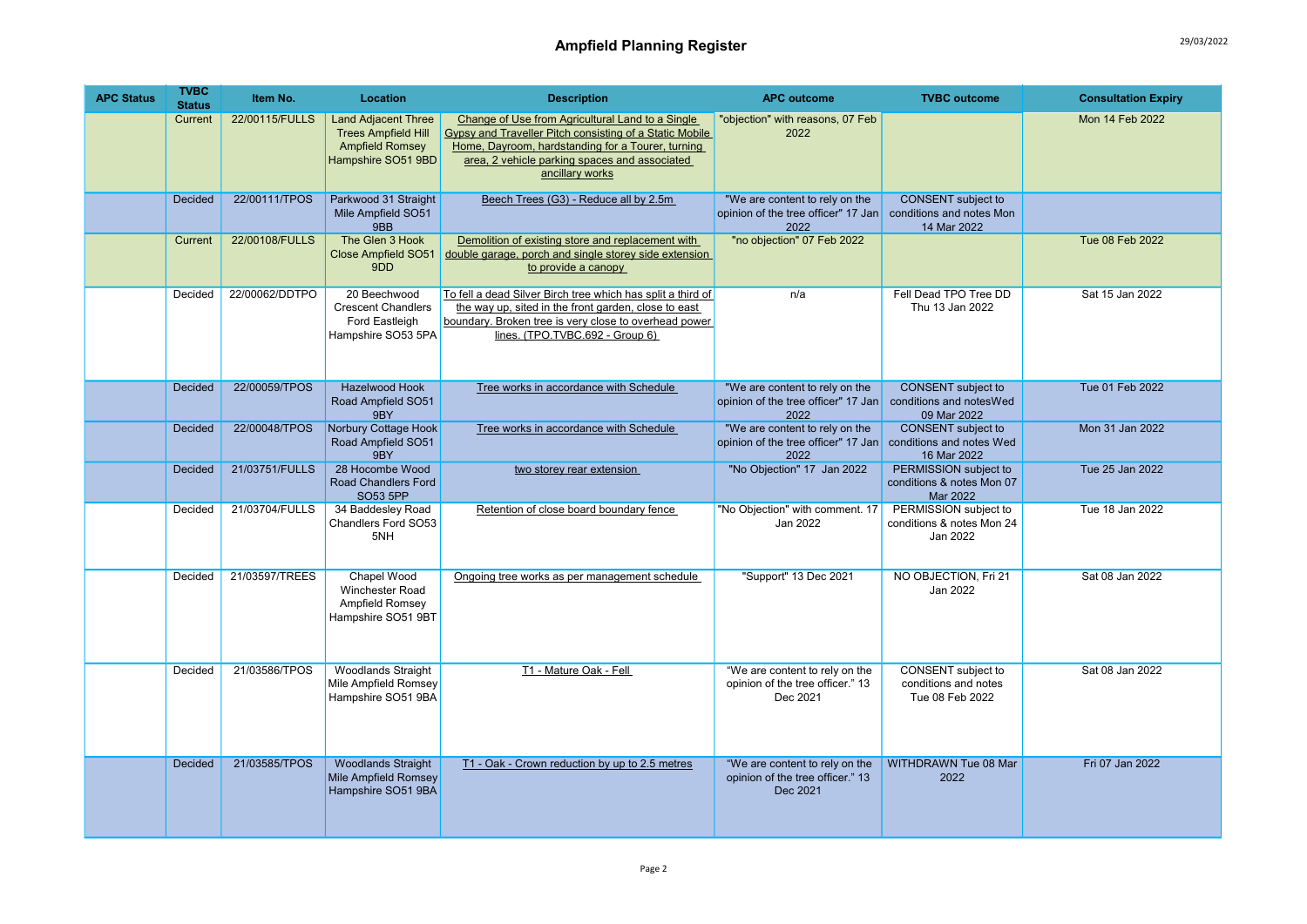## Ampfield Planning Register 29/03/2022

| <b>APC Status</b> | <b>TVBC</b><br><b>Status</b> | Item No.       | Location                                                                                                                    | <b>Description</b>                                                                                                                                                                                                                                                                                                                                                         | <b>APC outcome</b>                                                                                                                                                                               | <b>TVBC</b> outcome                                            | <b>Consultation Expiry</b>                                                                    |
|-------------------|------------------------------|----------------|-----------------------------------------------------------------------------------------------------------------------------|----------------------------------------------------------------------------------------------------------------------------------------------------------------------------------------------------------------------------------------------------------------------------------------------------------------------------------------------------------------------------|--------------------------------------------------------------------------------------------------------------------------------------------------------------------------------------------------|----------------------------------------------------------------|-----------------------------------------------------------------------------------------------|
|                   | Decided                      | 21/03538/LBWS  | Monks Barn Knapp<br>Lane Ampfield SO51<br>9BT                                                                               | Alterations to a utility space to the rear of the existing<br>garage to include removal of the asbestos roof, new<br>plain clay tile roof and structure, existing single brick<br>walls to be insulated, new window, rooflight, door and<br>weatherboard cladding, new insulated floor to provide<br>a games room and mezzanine ancillary to the house<br>(Amended Scheme) | "No Objection" 13 Dec 2021                                                                                                                                                                       | CONSENT subject to<br>conditions and notes Thu<br>27 Jan 2022  | Mon 27 Dec 2021                                                                               |
|                   | Decided                      | 21/03532/FULLS | Sunnyside House<br>Ampfield Hill Ampfield<br>SO51 9BD                                                                       | Demolition of detached garage, erection of detached<br>annexe containing games room and gymnasium                                                                                                                                                                                                                                                                          | "No Objection" with comments 13<br>Dec 2021                                                                                                                                                      | PERMISSION subject to<br>conditions & notes Fri 28<br>Jan 2022 | Wed 05 Jan 2022                                                                               |
|                   | Decided                      | 21/03461/TPOS  | 3 Beechwood Close<br>Chandlers Ford SO53<br>5PB                                                                             | (T1) Birch - Reduce all round by up to 2.5m (T2) Birch -<br>Fell                                                                                                                                                                                                                                                                                                           | "We are content to rely on the<br>opinion of the tree officer"<br>26/11/2021                                                                                                                     | CONSENT subject to<br>conditions and notes                     |                                                                                               |
|                   | Current                      | 21/03440/TPOS  | Briarwood 318<br><b>Hursley Road</b><br>Chandler's Ford SO53<br>5PH                                                         | T1 - Birch - Fell                                                                                                                                                                                                                                                                                                                                                          | "We are content to rely on the<br>opinion of the tree officer. We<br>note that the applicant claims<br>ownership of the tree which<br>appears to be on land belonging<br>to No. 320" 13 Dec 2021 |                                                                | Wed 15 Dec 2021                                                                               |
|                   | Decided                      | 21/03430/FULLS | 28 Hocombe Wood<br>Road Chandlers Ford<br>SO53 5PP                                                                          | First floor rear extension, small part two storey and<br>front replacement porch extension                                                                                                                                                                                                                                                                                 | "No Objection" 22 Nov 2021                                                                                                                                                                       | <b>WITHDRAWN</b><br>Mon 20 Dec 2021                            | First floor rear extension, small part two<br>storey and front replacement porch<br>extension |
|                   |                              | 21/00367/DDTPO | Abbey Wood 27<br><b>Straight Mile Ampfield</b><br>Romsey Hampshire<br><b>SO51 9BB</b>                                       | Removal of 3 dead trees - T11 (Rowan) T12 (Birch),<br>T30 (Rowan) (TPO.25.TVS.3)                                                                                                                                                                                                                                                                                           | n/a                                                                                                                                                                                              | Fell Dead TPO Woodland<br>DD Mon 08 Feb 2021                   |                                                                                               |
|                   | Decided                      | 21/03378/TPOS  | T1 and T2 - Lawson<br>Cypress - Fell, 28<br>Beechwood Crescent<br><b>Chandlers Ford</b><br>Eastleigh Hampshire<br>SO53 5PA. | T1 and T2 - Lawson Cypress - Fell                                                                                                                                                                                                                                                                                                                                          | "We are content to rely on the<br>opinion of the tree officer." 22<br>Nov 2021                                                                                                                   | CONSENT subject to<br>conditions and notes Mon<br>17 Jan 2022  | Thu 09 Dec 2021                                                                               |
|                   | Unknown                      | 21/03312/TREES | 169 Knapp Lane<br>Ampfield Romsey<br>Hampshire SO51 9BT                                                                     | T1 - Apple - Crown reduction to 3 metres height and 3<br>metres width T2 - Crateagus Monogyna - Crown<br>reduction to 4 metres height and 3 metres width,<br>remove ivy in main stem                                                                                                                                                                                       | "We are content to rely on the<br>opinion of the tree officer." 22<br>Nov 2021                                                                                                                   | Removed from TVBC<br>website.                                  |                                                                                               |
|                   | Decided                      | 21/03301/TREES | <b>Hillier Nurseries</b><br>Ampfield House<br>Winchester Road<br>Ampfield Romsey<br>Hampshire SO51 9BQ                      | Works to trees in accordance as described in<br>Application Form                                                                                                                                                                                                                                                                                                           | "We are content to rely on the<br>opinion of the tree officer." 22<br>Nov 2021                                                                                                                   | NO OBJECTION Tue 14<br>Dec 2021                                | 44532                                                                                         |
|                   | Decided                      | 21/03294/TPOS  | Fairfield House 8<br>Broadgate Farm Hook<br>Road Ampfield<br>Romsey SO51 9AU                                                | As per submitted schedule                                                                                                                                                                                                                                                                                                                                                  | "Much of this extensive proposal<br>appears to be solely for cosmetic<br>reasons." 22 Nov 2021                                                                                                   | CONSENT subject to<br>conditions and notes<br>Thu 23 Dec 2021  | 44531                                                                                         |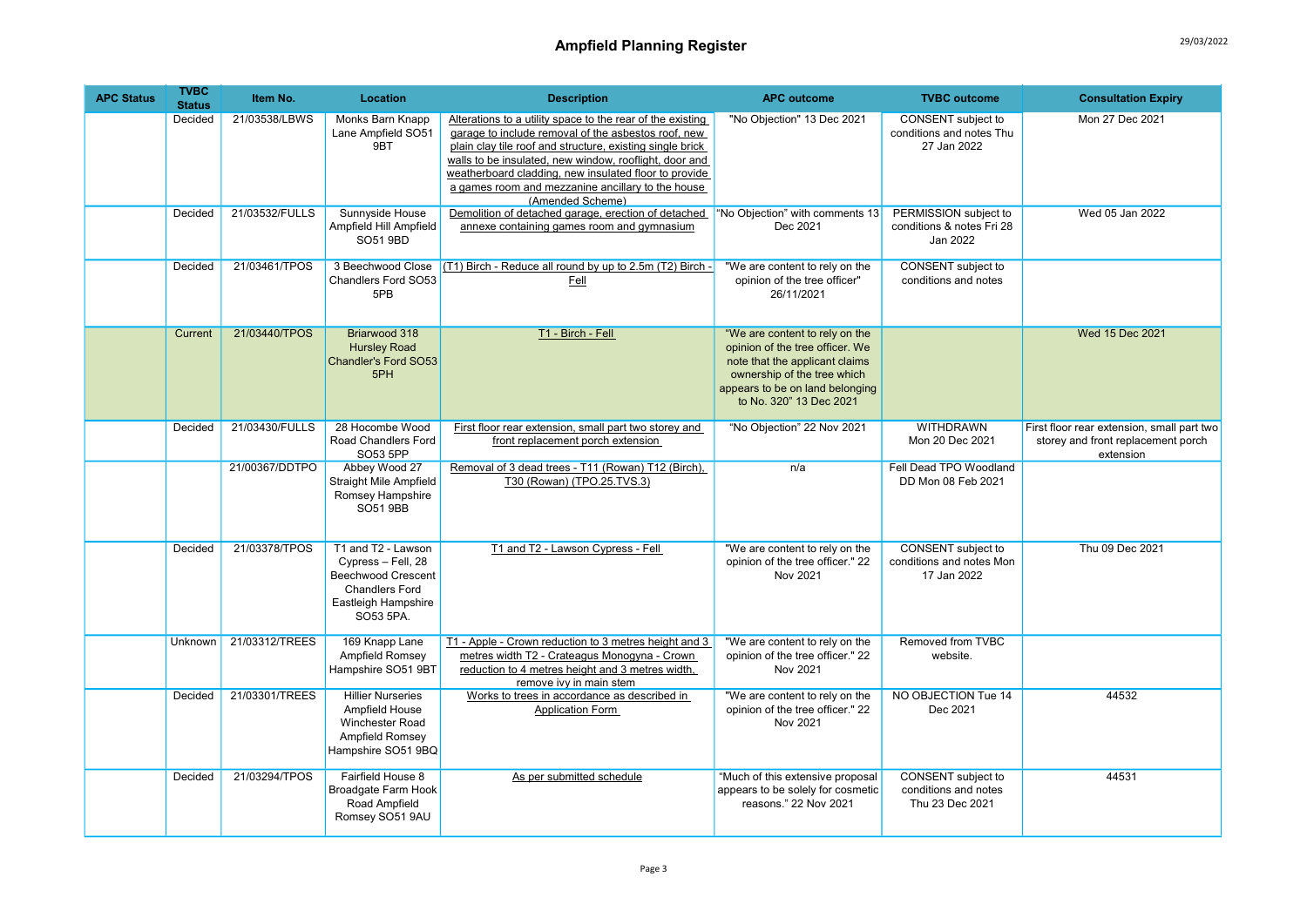| <b>APC Status</b> | <b>TVBC</b><br><b>Status</b> | Item No.       | Location                                                                                                             | <b>Description</b>                                                                                                                                                                                                                                                                                                                                                         | <b>APC outcome</b>                                                             | <b>TVBC</b> outcome                                                                                         | <b>Consultation Expiry</b>   |
|-------------------|------------------------------|----------------|----------------------------------------------------------------------------------------------------------------------|----------------------------------------------------------------------------------------------------------------------------------------------------------------------------------------------------------------------------------------------------------------------------------------------------------------------------------------------------------------------------|--------------------------------------------------------------------------------|-------------------------------------------------------------------------------------------------------------|------------------------------|
|                   | Decided                      | 21/03271/LBWS  | Kingfisher House<br>Knapp Lane Ampfield<br>SO51 9BT                                                                  | In-fill internal wall with double doors and side panels                                                                                                                                                                                                                                                                                                                    | "No Objection" 25 Oct 2021                                                     | CONSENT subject to<br>conditions and notes<br>Fri 07 Jan 2022                                               | tbc                          |
|                   | Decided                      | 21/03245/TREES | Forty Winks 169<br>Knapp Lane Ampfield<br>Romsey Hampshire<br><b>SO51 9BT</b>                                        | T1 - Apple - Reduce crown to height of 3m above<br>ground level with width of no less than 3m, T2 -<br>Reduce crown to height of 4m above ground level with<br>width of no less then 3m                                                                                                                                                                                    | "We are content to rely on the<br>opinion of the tree officer." 22<br>Nov 2021 | NO OBJECTION refer to<br>informatives. Mon 06 Dec<br>2021                                                   | 44525                        |
|                   | Decided                      | 21/03212/LBWS  | Monks Barn Knapp<br>Lane Ampfield SO51<br>9BT                                                                        | Alterations to a utility space to the rear of the existing<br>garage to include removal of the asbestos roof, new<br>plain clay tile roof and structure, existing single brick<br>walls to be insulated, new window, rooflight, door and<br>weatherboard cladding, new insulated floor to provide<br>a games room and mezzanine ancillary to the house<br>(Amended Scheme) | "No Objection" 25 Oct 2021                                                     | Comment made under ref<br>21/03031/LBWS: TVBC<br>have transferred the<br>documents to the new<br>reference. | tbc                          |
|                   | Decided                      | 21/03047/PDQS  | Pococks Roses<br>Jermyns Lane<br>Ampfield Romsey<br>Hampshire SO51 0QA                                               | Application to determine if prior approval is required for "Objection" with reasons. 25 Oct<br>proposed change of use of agricultural building to 2<br>dwellinghouses (Class C3), and for building operations<br>reasonably necessary for the conversion                                                                                                                   | 2021                                                                           | <b>Prior Approval Required</b><br>and Granted<br>Thu 09 Dec 2021                                            | tbc                          |
|                   | Decided                      | 21/03043/CLAS  | 21 Broadgate Farm<br><b>Hook Road Ampfield</b><br>Romsey Hampshire<br><b>SO51 9AU</b>                                | Confirmation of compliance with conditions under<br>15/03170/FULLS and 14/01145/OUTS                                                                                                                                                                                                                                                                                       | No comment issued: APC was<br>not a consultee                                  | "RESPONSE ISSUED" Tue<br>26 Oct 2021                                                                        | n/a                          |
|                   | Decided                      | 21/03042/FULL  | Sunnyside House<br>Ampfield Hill Ampfield<br>SO51 9BD                                                                | Erection of a two story extension to the rear, single<br>storey extension to side, reconfiguration of roof space<br>to create two bedrooms, erection of annexe building to<br>replace double garage                                                                                                                                                                        | "Objection" with reasons. 25 Oct WITHDRAWN. Mon 22 Nov<br>2021                 | 2021                                                                                                        | comments by 19 November 2021 |
|                   | Decided                      | 21/03036/FULLS | Keepers Cottage<br>Jermyns Lane<br>Ampfield SO51 0QA                                                                 | Erection of open sided front porch and installation of bi-<br>parting doors to rear                                                                                                                                                                                                                                                                                        | "No Objection" 25 Oct 2021                                                     | PERMISSION subject to<br>conditions & notes. Thu 25<br>Nov 2021                                             | tbc                          |
|                   | Current                      | 21/02965/OUTS  | Land To The Rear Of<br><b>The Paddocks</b><br><b>Winchester Road</b><br><b>Ampfield Romsey</b><br>Hampshire SO51 9BG | Outline application for detached dwelling and garage<br>with all matters reserved                                                                                                                                                                                                                                                                                          | "Objection" with reasons. 25 Oct<br>2021                                       |                                                                                                             | Wed 03 Nov 2021              |
|                   | Decided                      | 21/02914/TPOS  | 28 Beechwood<br><b>Crescent Chandlers</b><br>Ford Eastleigh<br>Hampshire SO53 5PA                                    | T1 - Pine (5ft Stump) - Fell, T2 - Yew - Fell                                                                                                                                                                                                                                                                                                                              | "We are content to rely on the<br>opinion of the tree officer." 08<br>Oct 2021 | CONSENT subject to<br>conditions and notes. Tue<br>16 Nov 2021                                              | tbc                          |
|                   | Decided                      | 21/02891/DDTPO | Bentley 21 Straight<br>Mile Ampfield Romsey<br>Hampshire SO51 9BB                                                    | To fell a dangerous Cherry tree which is losing limbs,<br>sited in the front garden of the property, among a<br>hedge and other trees. (TPO.25.TVS.3 - Woodland)                                                                                                                                                                                                           | dangerous tree decided urgently<br>by TVBC: no comment<br>requested            | Fell Dead TPO Tree DD<br>Mon 11 Oct 2021                                                                    |                              |
|                   | Decided                      | 21/02889/FULLS | Linden Cottage Green<br>Pond Lane Ampfield<br>SO51 9BR                                                               | Demolition of 2 bungalows and erection of 2 dwellings                                                                                                                                                                                                                                                                                                                      | "Objection" with reasons. 25 Oct<br>2021                                       | PERMISSION subject to<br>conditions & notes<br>Thu 16 Dec 2021                                              | Tue 02 Nov 2021              |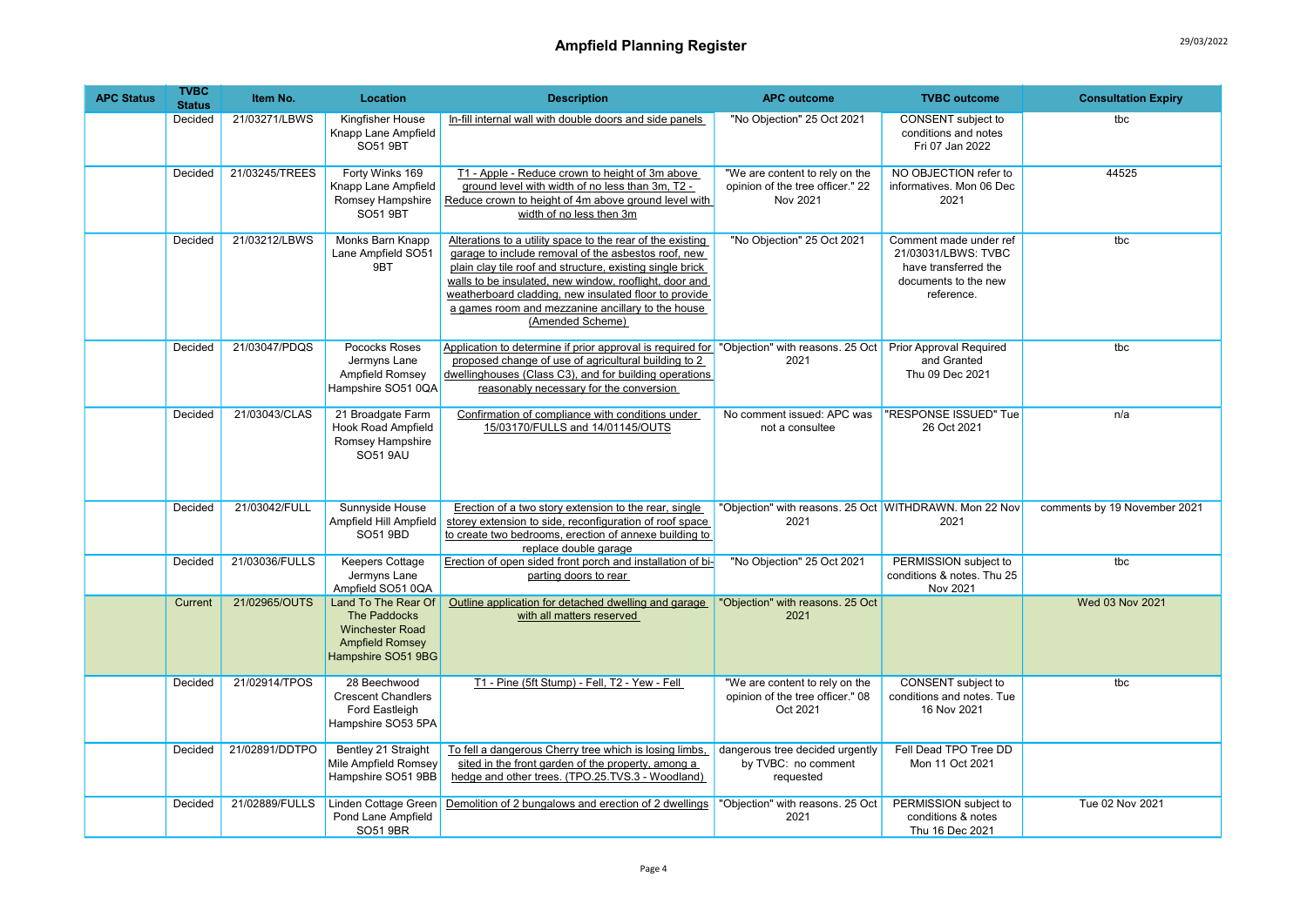| <b>APC Status</b> | <b>TVBC</b><br><b>Status</b> | Item No.       | Location                                                                                                                                            | <b>Description</b>                                                                                                                                                                                                                                                                                                                            | <b>APC outcome</b>                                                             | <b>TVBC</b> outcome                                                  | <b>Consultation Expiry</b>                                   |
|-------------------|------------------------------|----------------|-----------------------------------------------------------------------------------------------------------------------------------------------------|-----------------------------------------------------------------------------------------------------------------------------------------------------------------------------------------------------------------------------------------------------------------------------------------------------------------------------------------------|--------------------------------------------------------------------------------|----------------------------------------------------------------------|--------------------------------------------------------------|
|                   | Current                      | 21/02697/RESS  | <b>Former North Hill</b><br><b>Sawmill Yard</b><br><b>Baddesley Road</b><br><b>Flexford North</b><br>Baddesley<br>Southampton<br>Hampshire SO52 9BH | Approval of details for appearance, landscaping, and<br>layout of a care village pursuant to outline planning<br>permission 17/01615/OUTS                                                                                                                                                                                                     | "Objection", with reasons 08 Oct<br>2021                                       |                                                                      | Thu 07 Oct 2021                                              |
|                   | Decided                      | 21/02683/FULLS | <b>Tudor Wood Lower</b><br>Farm Lane Ampfield<br>SO51 9BP                                                                                           | Single storey rear extension with balcony above                                                                                                                                                                                                                                                                                               | "No Objection"                                                                 | PERMISSION subject to<br>conditions & notes<br>Mon 01 Nov 2021       | Wed 06 Oct 2021 (later comment from<br>APC will be accepted) |
|                   | Decided                      | 21/02555/FULLS | <b>Former North Hill</b><br>Sawmill Yard<br><b>Baddesley Road</b><br><b>Flexford North</b><br>Baddesley<br>Southampton<br>Hampshire SO52 9BH        | Change of use of the land to accommodate the<br>erection of a marketing suite in connection with the<br>redevelopment of the site to provide a care village<br>under permission ref. 17/01615/OUTS, including<br>associated vehicular access, parking and landscaping,<br>for a temporary period of 3 years from the date of<br>determination | "No objection" with comment 06<br>Sept 2021                                    | <b>TEMPORARY</b><br>PERMISSION subject to c<br>and n Thu 10 Mar 2022 |                                                              |
|                   | Decided                      | 21/02431/TREES | Knapp Hill Cottage<br>170 Knapp Lane<br>Ampfield Romsey<br>Hampshire SO51 9BT                                                                       | T1 - Copper Beech - Reduce height and diameter of<br>canopy by up to 3 metres                                                                                                                                                                                                                                                                 | "We are content to rely on the<br>opinion of the tree officer" 06<br>Sept 2021 | NO OBJECTION Fri 24<br>Sep 2021                                      | Wed 08 Sep 2021                                              |
|                   | Decided                      | 21/02429/FULLS | <b>Grosvenor House</b><br>Ampfield Hill Ampfield<br>SO51 9BD                                                                                        | Two storey rear extension and single storey rear<br>extension with balcony above (Amended scheme) and<br>erection of 2 bay oak framed detached garage                                                                                                                                                                                         | "No objection" 06 Sept 2021                                                    | PERMISSION subject to<br>conditions & notes Mon 04<br>Oct 2021       | Wed 08 Sep 2021                                              |
|                   | Decided                      | 21/02416/TPOS  | The Taj 2 Hook<br><b>Crescent Ampfield</b><br>SO51 9DE                                                                                              | T1 - Oak: Crown lift to 6m and reduce by 3.5m T2 -<br>Oak: Reduce by 3.5m in height and spread TG3 -<br>Silver birch group x 2: fell                                                                                                                                                                                                          | "We are content to rely on the<br>opinion of the tree officer" 06<br>Sept 2021 | CONSENT subject to<br>conditions and notes Mon<br>18 Oct 2021        | Mon 06 Sep 2021                                              |
|                   | Decided                      | 21/02397/FULLS | 36 Beechwood Close<br>Chandlers Ford SO53<br>5PB                                                                                                    | Erection of garden room                                                                                                                                                                                                                                                                                                                       | "No objection" 06 Sept 2021                                                    | PERMISSION subject to<br>conditions & notes Mon 04<br>Oct 2021       | Thu 02 Sep 2021 (later comment from<br>APC will be accepted) |
|                   | Decided                      | 21/02341/LBWS  | Kingfisher House<br>Knapp Lane Ampfield<br>SO51 9BT                                                                                                 | Remove chimney, create door on front elevation, install<br>electric vehicle charging point, and air source heat<br>pump with fencing, and minor alterations to layout of<br>previously approved internal walls                                                                                                                                | "No objection" 06 Sept 2021                                                    | CONSENT subject to<br>conditions and notes Mon<br>11 Oct 2021        | Fri 10 Sep 2021                                              |
|                   | Decided                      | 21/02340/FULLS | Kingfisher House<br>Knapp Lane Ampfield<br><b>SO51 9BT</b>                                                                                          | Remove chimney, create door on front elevation, install<br>electric vehicle charging point, and air source heat<br>pump with fencing, and minor alterations to layout of<br>previously approved internal walls                                                                                                                                | "No objection" 06 Sept 2021                                                    | PERMISSION subject to<br>conditions & notes Mon 11<br>Oct 2021       | Fri 10 Sep 2021                                              |
|                   | Decided                      | 21/02275/TPOS  | <b>Woodlands Straight</b><br>Mile Ampfield Romsey<br>Hampshire SO51 9BA                                                                             | T1 - Woodland Beech - Fell                                                                                                                                                                                                                                                                                                                    | "We are content to rely on the<br>opinion of the tree officer" 06<br>Sept 2021 | CONSENT subject to<br>conditions and notes Fri 24<br>Sep 2021        | Mon 23 Aug 2021                                              |
|                   | Decided                      | 21/02258/TPOS  | Oakwood House, 24<br>Straight Mile,<br>Ampfield, AMPFIELD                                                                                           | G1- conifers- reduce height to level with ridge line of<br>property T2 and T3- conifers- Reduce height down to<br>5m and trim to maintain as hedge                                                                                                                                                                                            | "We are content to rely on the<br>opinion of the tree officer" 02<br>Aug 2021  | CONSENT subject to<br>conditions and notes Fri 24<br>Sep 2021        |                                                              |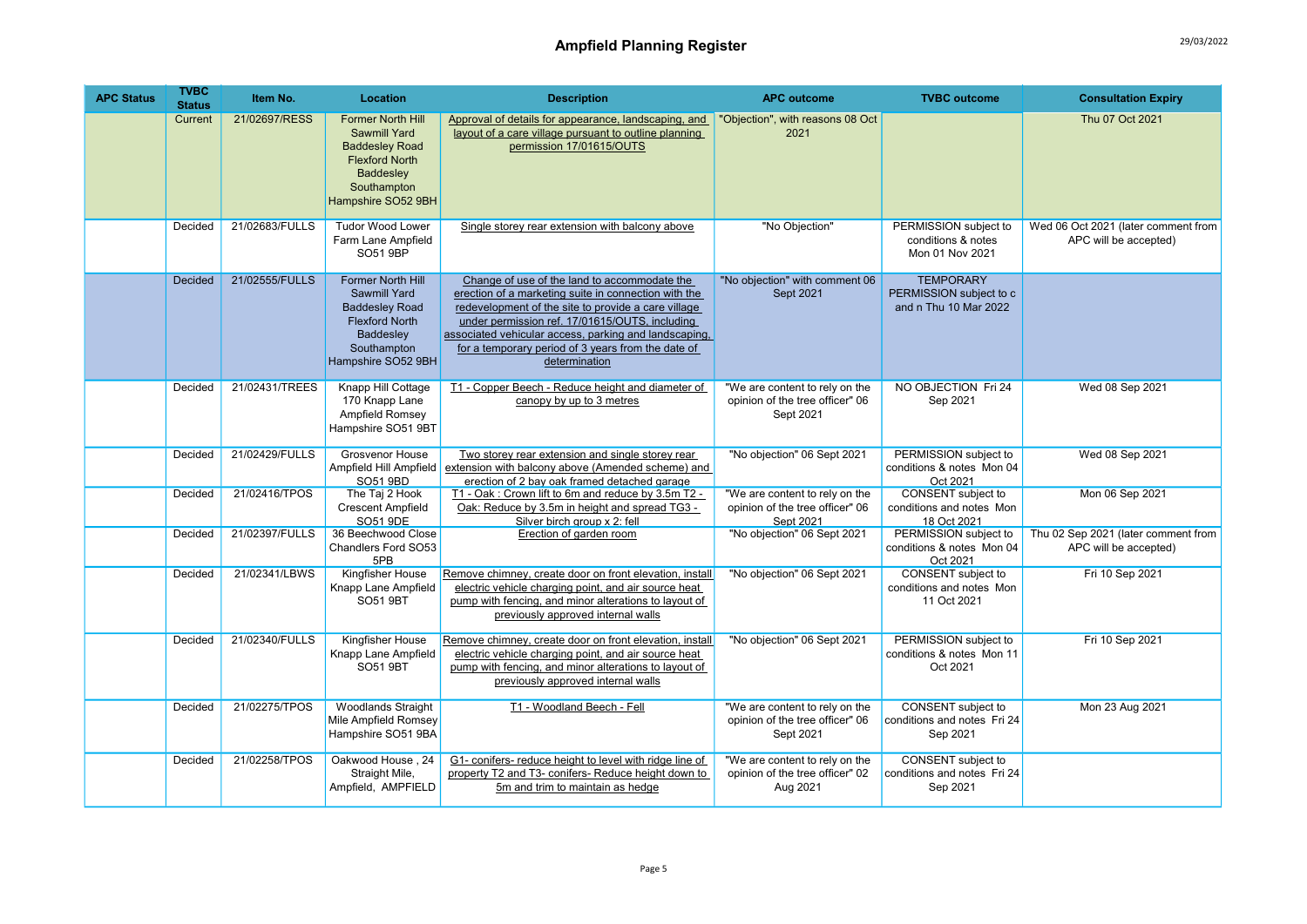| <b>APC Status</b> | <b>TVBC</b><br><b>Status</b> | Item No.       | Location                                                                                                               | <b>Description</b>                                                                                                                                                                                                                                                                                                                                                                                                                                                              | <b>APC outcome</b>                            | <b>TVBC</b> outcome                                             | <b>Consultation Expiry</b>                                        |
|-------------------|------------------------------|----------------|------------------------------------------------------------------------------------------------------------------------|---------------------------------------------------------------------------------------------------------------------------------------------------------------------------------------------------------------------------------------------------------------------------------------------------------------------------------------------------------------------------------------------------------------------------------------------------------------------------------|-----------------------------------------------|-----------------------------------------------------------------|-------------------------------------------------------------------|
|                   | Decided                      | 21/02197/CLES  | <b>Barnaby Chiari</b><br>Antiquarian Books Ltd<br>The Barn The Old<br>Farmhouse Ampfield<br>Hill Ampfield, SO51<br>9BD | Certificate of lawful existing use for office use within<br>Class E (Formerly Class B1(a)                                                                                                                                                                                                                                                                                                                                                                                       | "No Objection" 02 Aug 2021                    | <b>ISSUE CERTIFICATE Thu</b><br>16 Sep 2021                     |                                                                   |
|                   | Decided                      | 21/02193/DDTPO | 31 Hocombe Wood<br>Road Chandlers Ford<br>Eastleigh Hampshire<br>SO53 5PN                                              | To fell a dead Silver Birch tree sited in the rear garden<br>adjacent to the left hand fence (TPO.TVBC.0687)                                                                                                                                                                                                                                                                                                                                                                    | n/a                                           | Fell Dead TPO Tree DD<br>Tue 27 Jul 2021                        | Tue 27 Jul 2021                                                   |
|                   | Decided                      | 21/02126/FULLS | 4 The Stables<br>Ampfield Hill Ampfield<br>Romsey Hampshire<br>SO51 9BD                                                | Construction of car port                                                                                                                                                                                                                                                                                                                                                                                                                                                        | "No Objection" 02 Aug 2021                    | PERMISSION subject to<br>conditions & notes Mon 06<br>Sep 2021  | Mon 09 Aug 2021                                                   |
|                   | Decided                      | 21/02076/FULLS | Monks Barn Knapp<br>Lane Ampfield SO51<br>9BT                                                                          | Relocate an oil tank and provision of new external oil-<br>fired boiler                                                                                                                                                                                                                                                                                                                                                                                                         | "No Objection" 02 Aug 2021                    | PERMISSION subject to<br>conditions & notes Thu 14<br>Oct 2021  |                                                                   |
|                   | Decided                      | 21/02072/FULLS | 30 Baddesley Road<br>Chandlers Ford SO53<br>5NG                                                                        | Detached garage and entrance porch                                                                                                                                                                                                                                                                                                                                                                                                                                              | "No Objection" 02 Aug 2021                    | PERMISSION subject to<br>conditions & notes Mon 06<br>Sep 2021  | Mon 02 Aug 2021 (TVBC have agreed<br>to receive comment on 3 Aug) |
|                   | Decided                      | 21/02054/FULLS | 5 Green Pond Lane<br>Ampfield Romsey<br>Hampshire SO51 9BS                                                             | Single storey rear extension                                                                                                                                                                                                                                                                                                                                                                                                                                                    | "No Objection" 02 Aug 2021                    | PERMISSION subject to<br>conditions & notes Wed 01<br>Sep 2021  | 44414                                                             |
|                   | Decided                      | 21/02036/FULLS | 36 Hocombe Wood<br>Road Chandlers Ford<br>SO53 5PP                                                                     | Two storey side extension including removal of the<br>existing conservatory                                                                                                                                                                                                                                                                                                                                                                                                     | "No objection" 02 Aug 2021                    | PERMISSION subject to<br>conditions & notes. Wed 25<br>Aug 2021 | Wed 04 Aug 2021                                                   |
|                   | Decided                      | 21/01995/FULLS | 1 The Stables<br>Ampfield Hill Ampfield<br>SO51 9BD                                                                    | Erect detached car port (Part Retrospective)                                                                                                                                                                                                                                                                                                                                                                                                                                    | "No objection" with comment 02<br>August 2021 | PERMISSION subject to<br>conditions & notes Tue 31<br>Aug 2021  | Fri 30 Jul 2021 (TVBC have agreed to<br>receive comment on 3 Aug) |
|                   | Decided                      | 21/01956/VARS  | Kingfisher House<br>Knapp Lane SO51<br>9BT                                                                             | Vary condition 2 (Approved plans) of 20/02312/VARS<br>(Erection of single-storey rear extension to provide<br>extended living accommodation; change roof type of<br>existing single-storey rear extension to match<br>proposed extension and provision of vaulted roof over<br>proposed Kitchen/Dining Room) (Amended scheme)<br>by replacing approved elevations and floor plans,<br>BS01 SK04 (revision R) with amended elevations and<br>floor plans, BS01 SK04 (revision W) | "No objection" 05 July 2021                   | REFUSE. Tue 24 Aug<br>2021                                      | Thu 22 Jul 2021                                                   |
|                   | Decided                      | 21/01968/DDTPO | <b>Tall Chimneys 10</b><br><b>Baddesley Road</b><br><b>Chandlers Ford</b><br>Eastleigh Hampshire<br><b>SO53 5NG</b>    | To fell a dangerous Beech tree sited at the front<br>access to the property, alongside a road and close to<br>overhanging cables. (TPO.TVBC.0694)                                                                                                                                                                                                                                                                                                                               | n/a                                           | Fell Dangerous TPO Tree<br>DD Wed 30 Jun 2021                   | Sun 04 Jul 2021                                                   |
|                   | Decided                      | 21/01946/FULLS | Woodlands Woodlea<br>Way Ampfield SO51<br>9BZ.                                                                         | Two Storey side extension                                                                                                                                                                                                                                                                                                                                                                                                                                                       | No objection 05 July 2021                     | PERMISSION subject to<br>conditions & notes Thu 12<br>Aug 2021  | Fri 23 Jul 2021                                                   |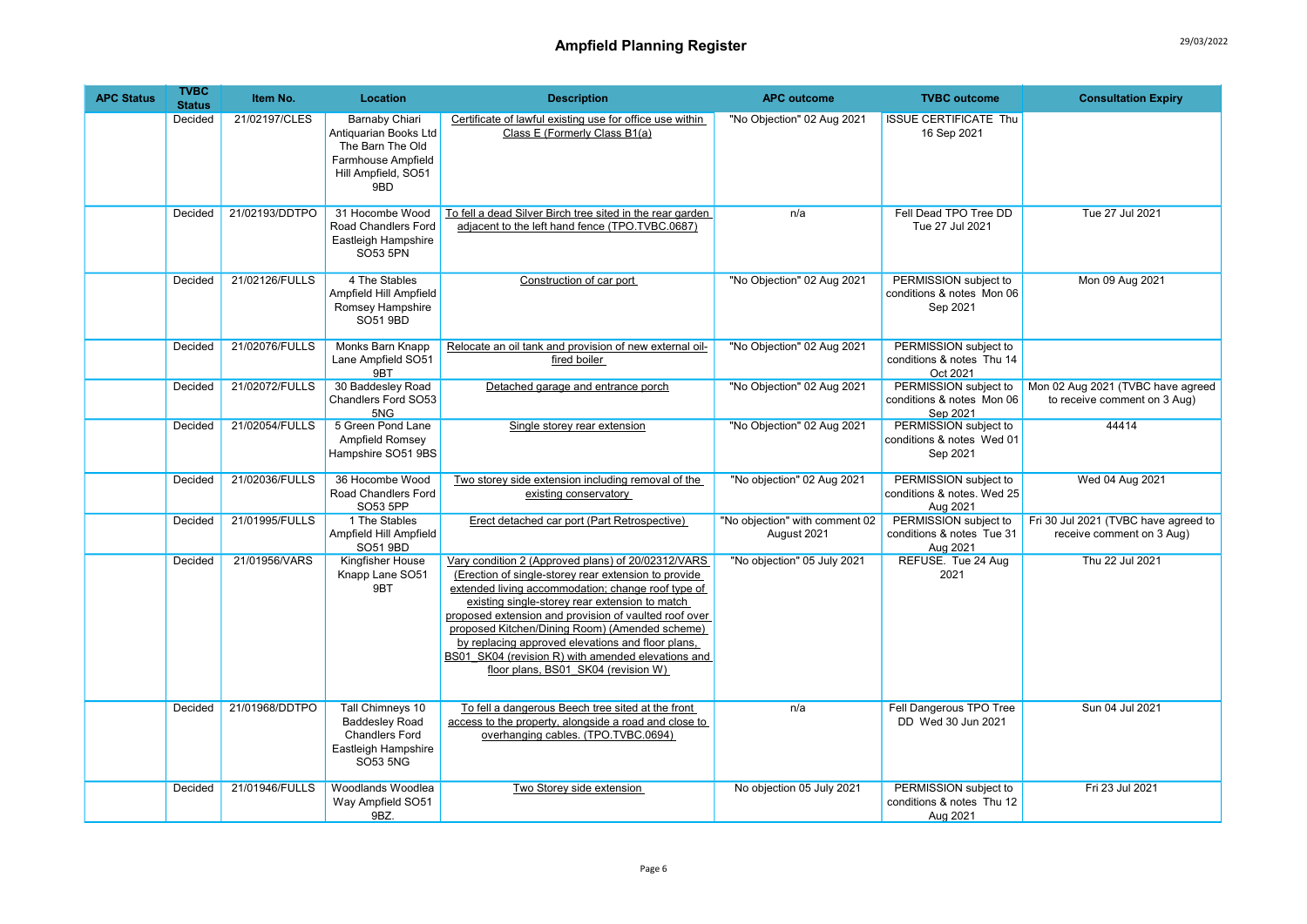| <b>APC Status</b> | <b>TVBC</b><br><b>Status</b> | Item No.       | Location                                                                       | <b>Description</b>                                                                                                                                                                                                                                                 | <b>APC outcome</b>                                                                      | <b>TVBC</b> outcome                                                  | <b>Consultation Expiry</b> |
|-------------------|------------------------------|----------------|--------------------------------------------------------------------------------|--------------------------------------------------------------------------------------------------------------------------------------------------------------------------------------------------------------------------------------------------------------------|-----------------------------------------------------------------------------------------|----------------------------------------------------------------------|----------------------------|
|                   | Decided                      | 21/01918/DDTPO | Bentley 21 Straight<br>Mile Ampfield Romsey<br>Hampshire SO51 9BB              | To fell a dangerous Ash tree sited in the back right of<br>the rear garden. (TPO.25.TVS.3 - woodland)                                                                                                                                                              | n/a                                                                                     | Fell Dead TPO Woodland<br>DD Mon 28 Jun 2021                         |                            |
|                   | Decided                      | 21/01903/DDTPO | Bentley 21 Straight<br>Mile Ampfield Romsey<br>Hampshire SO51 9BB              | To fell 3 dead Birch trees and 1 dead Hazel tree, sited<br>behind an outbuilding towards the rear of the property,<br>on the left hand side. (TPO.25.TVS.3 - woodland)                                                                                             | n/a                                                                                     | Fell Dead TPO Woodland<br>DD Thu 24 Jun 2021                         |                            |
|                   | Decided                      | 21/01840/FULLS | Forty Winks 169<br>Knapp Lane Ampfield<br>SO51 9BT                             | Replacing open, flat roofed lean-to with enclosed,<br>pitched roof shed incorporating wc                                                                                                                                                                           | "No objection" 05 July 2021                                                             | PERMISSION subject to<br>conditions & notes Wed 28<br>Jul 2021       | Tue 13 Jul 2021            |
|                   | Decided                      | 21/01788/FULLS | 308 Hursley Road<br><b>Chandlers Ford</b><br>Eastleigh Hampshire<br>SO53 5PF   | Revised carport design from approved plans on<br>application 14/00805/FULLS                                                                                                                                                                                        | No objection 05 July 2021                                                               | PERMISSION subject to<br>conditions & notes, Wed<br>28 Jul 2021      | Thu 08 Jul 2021            |
|                   | Decided                      | 21/01783/FULLS | 41 Hook Road<br>Ampfield SO51 9DB                                              | Two storey rear extension and addition of first floor to<br>existing bungalow to form re-configured living<br>accommodation with two additional bedrooms including<br>construction of replacement outbuilding                                                      | No objection 05 July 2021                                                               | PERMISSION subject to<br>conditions & notes Wed 15<br>Sep 2021       | Thu 08 Jul 2021            |
|                   | Decided                      | 21/01780/VARS  | Amberwood Jermyns<br>Lane Ampfield<br>Romsey Hampshire<br>SO51 0QA             | Vary Condition 3 of 20/02969/FULLS (Single storey<br>front and rear extensions to provide extended living<br>accommodation) to use a different external material for<br>the rear extension, vertical timber cladding to the rear<br>extension instead of brickwork | No objection 05 July 2021                                                               | PERMISSION subject to<br>conditions & notes Thu 05<br>Aug 2021       | Mon 05 Jul 2021            |
|                   | Decided                      | 21/01774/TPOS  | 36 Straight Mile<br>Ampfield SO51 9BB                                          | T1 Beech - Fell                                                                                                                                                                                                                                                    | "We are content to rely on the<br>opinion of the tree officer. " 05<br><b>July 2021</b> | <b>CONSENT</b> subject to<br>conditions and notes Mon<br>09 Aug 2021 | Mon 05 Jul 2021            |
|                   | Decided                      | 21/01667/DDTPO | 11 Hook Road<br>Ampfield Romsey<br>Hampshire SO51 9DB                          | To fell a dead Silver Birch tree sited to the right hand<br>side of the rear garden, close to the fenceline and<br>adjacent property. (TPO.TVBC.682)                                                                                                               | n/a                                                                                     | Fell Dead TPO Tree DD Fri<br>04 Jun 2021                             |                            |
|                   | Decided                      | 21/01613/FULLS | Woodcote Pound<br>Lane Ampfield<br>Romsey Hampshire<br>SO51 9BP                | Extensions and adaptations to re-configure and extend "Obiection" (with reasons) 07 Jun<br>the existing ground floor/living accommodation and<br>provide additional bedrooms                                                                                       | 2021                                                                                    | PERMISSION subject to<br>conditions & notes Thu 14<br>Oct 2021       | tbc                        |
|                   | Decided                      | 21/01482/FULLS | Abbey Wood 27<br>Straight Mile Ampfield<br>Romsey Hampshire<br><b>SO51 9BB</b> | Erection of two storey porch/entrance hall, two storey<br>rear extension, single storey rear extension with<br>balcony over and replacement dormer                                                                                                                 | "No Objection" 07 Jun 2021                                                              | PERMISSION subject to<br>conditions & notes Mon 16<br>Aug 2021       | Wed 09 Jun 2021            |
|                   | Decided                      | 21/01470/CLES  | Redburn Farm Green<br>Pond Lane Ampfield<br>SO51 9BR                           | Application for certificate of lawfulness for existing use "Objection" (with reasons) 07 Jun WITHDRAWN Mon 23 Aug<br>of land as domestic garden                                                                                                                    | 2021                                                                                    | 2021                                                                 | Mon 07 Jun 2021            |
|                   | Decided                      | 21/01395/DDTPO | <b>Treems Straight Mile</b><br>Ampfield Romsey<br>Hampshire SO51 9BA           | To fell a previously damaged Birch tree which is<br>leaning dangerously over the garage, towards the main<br>property. (TPO.25.TVS.3)                                                                                                                              | n/a                                                                                     | Fell Dangerous TPO<br>Woodland DD Tue 11 May<br>2021                 |                            |
|                   | Decided                      | 21/01406/TPOS  | 6 Hook Water Road<br>Chandlers Ford SO53<br>5PR                                | T1 - Silver Birch - Fell T2 - Sitka Spruce - Fell                                                                                                                                                                                                                  | "We are content to rely on the<br>opinion of the tree officer" 12<br>May 2021           | PART CONSENT/PART<br>REFUSAL Tue 06 Jul 2021                         | 03/06/2021                 |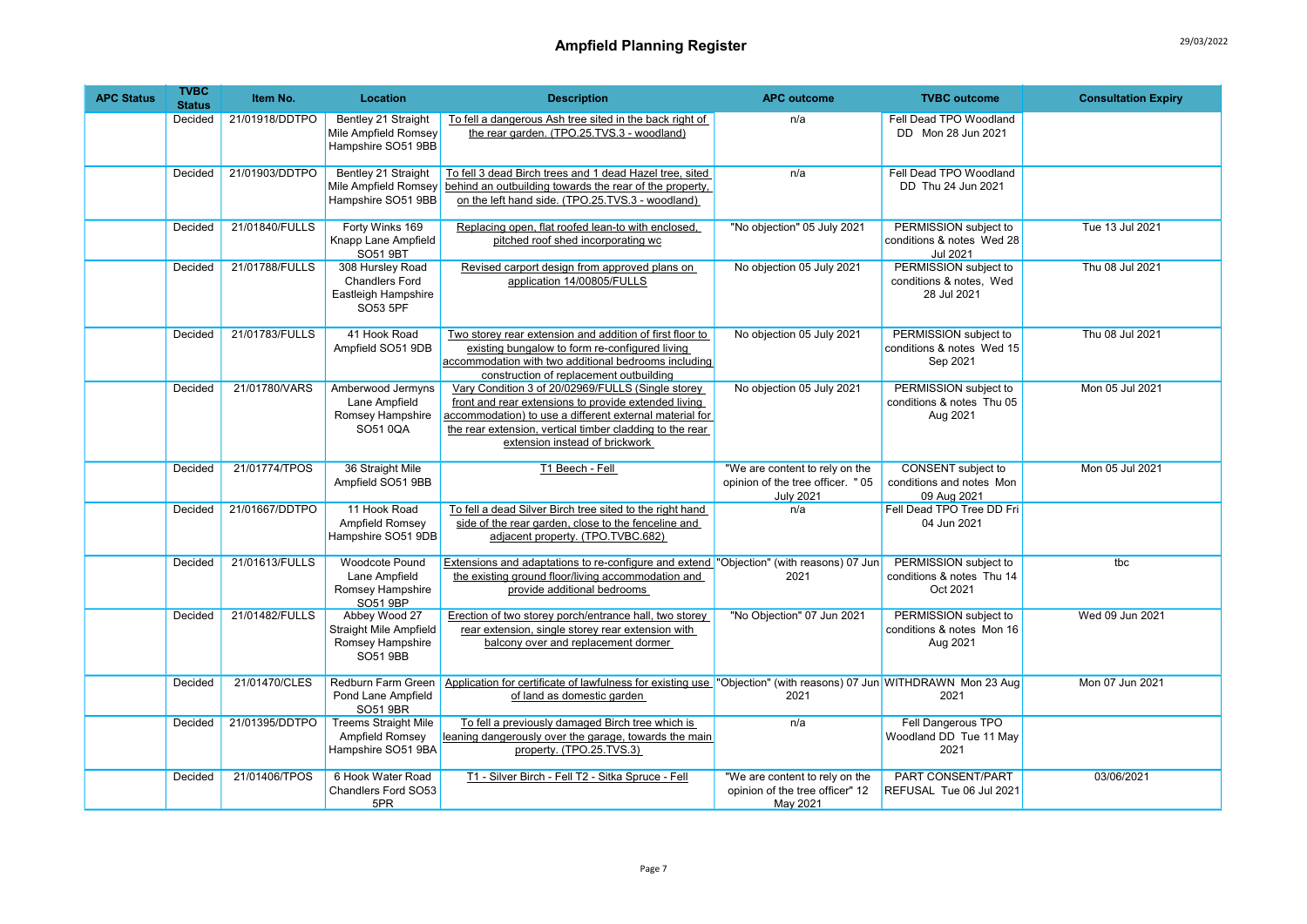| <b>APC Status</b> | <b>TVBC</b><br><b>Status</b> | Item No.       | Location                                                                        | <b>Description</b>                                                                                                                                                                                                | <b>APC outcome</b>                                                                                                                                                                                                                           | <b>TVBC</b> outcome                                             | <b>Consultation Expiry</b> |
|-------------------|------------------------------|----------------|---------------------------------------------------------------------------------|-------------------------------------------------------------------------------------------------------------------------------------------------------------------------------------------------------------------|----------------------------------------------------------------------------------------------------------------------------------------------------------------------------------------------------------------------------------------------|-----------------------------------------------------------------|----------------------------|
|                   | Decided                      | 21/01392/TPOS  | 28 Beechwood Close<br>Chandlers Ford SO53<br>5PB                                | Ash Tree (T1) - Reduce Ash tree limbs over extending<br>out of Conifer on both sides                                                                                                                              | "We are content to rely on the<br>opinion of the tree officer"12 May<br>2021                                                                                                                                                                 | CONSENT subject to<br>conditions and notes Tue<br>06 Jul 2021   | 03/06/2021                 |
|                   | Decided                      | 21/01282/FULLS | <b>Bracken Lodge</b><br>Winchester Road<br>Ampfield SO51 9BU                    | Two storey extension                                                                                                                                                                                              | Comment: "no objection" 12 May<br>2021                                                                                                                                                                                                       | PERMISSION subject to<br>conditions & notes Fri 25<br>Jun 2021  | Thu 20 May 2021            |
|                   | Decided                      | 21/01230/PDQS  | Pococks Roses<br>Jermyns Lane<br>Ampfield Romsey<br>Hampshire SO51 0QA          | Change of use of agricultural buildings to 2<br>dwellinghouses (Class C3), and for building operations<br>reasonably necessary for the conversion                                                                 | Comment: "We are commenting<br>within the constraints of the<br>application, which does not<br>enable us to comment on the<br>feasibility of converting the<br>existing buildings given their<br>construction and condition." 12<br>May 2021 | <b>WITHDRAWN</b>                                                | Wed 19 May 2021            |
|                   | Decided                      | 21/01183/FULLS | The Oaks 19 Straight<br>Mile Ampfield SO51<br>9BB                               | Construction of car port with store over                                                                                                                                                                          | Comment: "no objection" 26 Apr<br>2021                                                                                                                                                                                                       | PERMISSION subject to<br>conditions & notes Mon 07<br>Jun 2021  | Thu 13 May 2021            |
|                   | Decided                      | 21/01172/FULLS | 324 Hursley Road<br>Chandler's Ford SO53<br>5PH                                 | Two storey side extensions, single storey rear<br>extension and new porch                                                                                                                                         | Comment: "no objection" 26 Apr<br>2021                                                                                                                                                                                                       | <b>WITHDRAWN</b>                                                | Sun 16 May 2021            |
|                   | Decided                      | 21/01168/DDCA  | Churchfield House<br>Knapp Lane Ampfield<br>Romsey Hampshire<br><b>SO51 9BT</b> | Removal of a dangerous Ash tree which has Ash<br>dieback. Located at the back of rear garden, listing at a<br>dangerous angle and threatening to collapse                                                         | Not applicable                                                                                                                                                                                                                               | Fell Dangerous CA Tree<br>DD Fri 23 Apr 2021                    | not applicable             |
|                   | Decided                      | 21/01158/FULLS | 3 The Paddocks<br>Winchester Road<br>Ampfield SO51 9BG                          | Removal of greenhouse, extension of concrete base<br>and erection of replacement greenhouse within 2m of<br>site boundary                                                                                         | Comment: "no objection" 26 Apr<br>2021                                                                                                                                                                                                       | PERMISSION subject to<br>conditions & notes Mon 14<br>Jun 2021  |                            |
|                   | Decided                      | 21/01131/FULLS | Woodlands 31<br><b>Beechwood Crescent</b><br>Chandlers Ford SO53<br>5PE         | Erection of a single storey rear extension to form family Comment: "no objection" 26 Apr<br>room, utility and boot room and first floor side<br>extension above garage to form dressing room to<br>master bedroom | 2021                                                                                                                                                                                                                                         | PERMISSION subject to<br>conditions & notes Thu 10<br>Jun 2021  | not available              |
|                   | Decided                      | 21/01122/TPOS  | Lakeside Straight Mile<br>Ampfield SO51 9BA                                     | T1, T2 Birch - Reduce over property by up to 3m, T3<br>Oak - Reduce mid and upper crown by up to 3m and<br>remove maior deadwood                                                                                  | "We are content to rely on the<br>opinion of the tree officer" 26 Apr<br>2021                                                                                                                                                                | CONSENT subject to<br>conditions and notes Tue<br>08 Jun 2021   | Fri 07 May 2021            |
|                   | Decided                      | 21/01035/FULLS | Churchfield House<br>Knapp Lane Ampfield<br><b>SO51 9BT</b>                     | Construct a studio in the rear garden for exercise and<br>leisure                                                                                                                                                 | Comment: "no objection" 26 Apr<br>2021                                                                                                                                                                                                       | PERMISSION subject to<br>conditions & notes Wed 02<br>Jun 2021  | Fri 30 Apr 2021            |
|                   | Decided                      | 21/00882/TPOS  | 306 Hursley Road<br>Chandler's Ford SO53<br>5PF                                 | Oak (T1) - Crownlift to 5.2m over the highway and<br>drive                                                                                                                                                        | "We are content to rely on the<br>opinion of the tree officer" 29 Mar<br>2021                                                                                                                                                                | CONSENT subject to<br>conditions and notes<br>Fri 30 Apr 2021   | Tue 13 Apr 2021            |
|                   | Decided                      | 21/00858/TPOS  | Woodlands 56<br>Beechwood Close<br>Chandlers Ford SO53                          | Tree works as per schedule received                                                                                                                                                                               | "We are content to rely on the<br>opinion of the tree officer" 29 Mar<br>2021                                                                                                                                                                | CONSENT subject to<br>conditions and notes 17<br>May 2021       | Mon 12 Apr 2021            |
|                   | Decided                      | 21/00704/VARS  | 12 Beechwood<br><b>Crescent Chandlers</b><br>Ford Eastleigh                     | Vary condition 02 of 19/02114/FULLS (First floor<br>extension to provide 2 additional ensuite bedrooms;<br>single storey side/rear extensions to provide extended                                                 | "No objection" 29 Mar 2021                                                                                                                                                                                                                   | PERMISSION subject to<br>conditions & notes; Fri 09<br>Apr 2021 | Wed 31 Mar 2021            |
|                   | Decided                      | 21/00703/CLPS  | Churchfield House<br>Knapp Lane Ampfield<br>SO51 9BT                            | Application for a Lawful Development Certificate for a<br>Proposed - Erection of detached garden studio room<br>built on concrete hard standing base 2m away from the                                             | "Objection", with reasons 29 Mar<br>2021                                                                                                                                                                                                     | WITHDRAWN; Fri 09 Apr<br>2021                                   | Tue 30 Mar 2021            |
|                   | Decided                      | 21/00688/TPOS  | 33 Beechwood<br><b>Crescent Chandlers</b><br>Ford SO53 5PE                      | G16 - Beech tree - Prune over-hanging branches back<br>by 2m to suitable growth points, G15 - Oak tree -<br>remove low branch over lawn, T57 - Oak tree - reduce                                                  | "We are content to rely on the<br>opinion of the tree officer" 29 Mar<br>2021                                                                                                                                                                | CONSENT subject to<br>conditions and notes Mon<br>26 Apr 2021   | Mon 29 Mar 2021            |